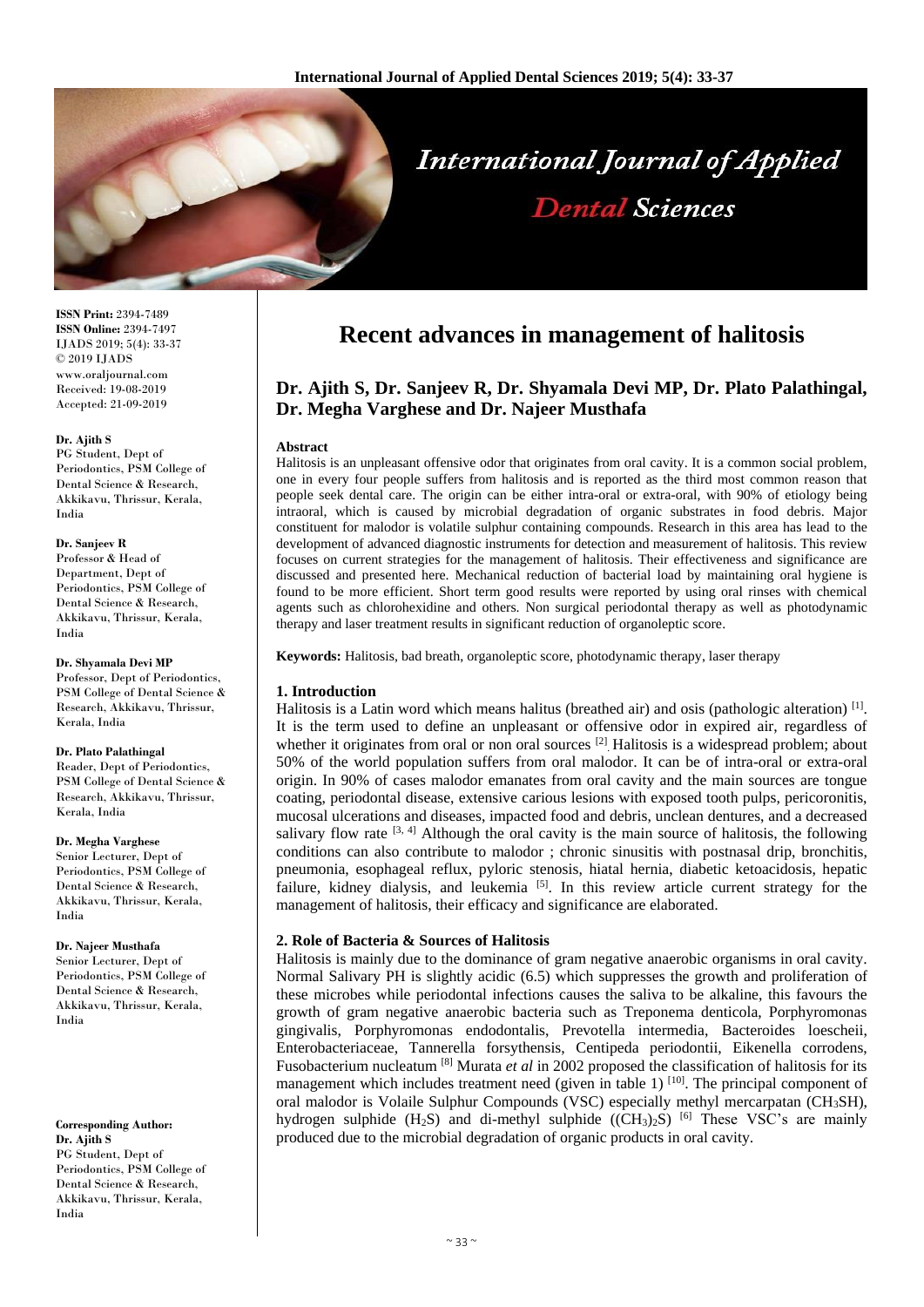

**Fig 1:** Tongue as source of Halitosis

Other compounds produced during anaerobic bacterial degradation are diamines (indole & skatole), polyamines (putrescine & cadaverine) and short chain fatty acids such as butyric acid, propionic acid and valeric acid <sup>[7]</sup>. Apart from VSC, the exhaled air contains volatile organic compounds (VOC) which is due to non pathophysiologies including systemic diseases such as diabetes or respiratory or gastrointestinal illness or renal failure etc. So the diagnosis of VOC can be considered as biomarker of certain systemic diseases. Elevation of VSC in women is reported during menstrual period. Tobacco and alcohol consumption also increase the risk of halitosis.

## **3. Different Diagnostic Methods**

The proper diagnostic approach to a malodor patient starts with thorough questioning about medical history. Extra oral

factors has to be identified and treated. Extra oral halitosis can be subdivided into: halitosis from the Ear, Nose and Throat region (ENT), pulmonary pathology, gastrointestinal tract and blood-borne halitosis. Patients with extra-oral halitosis and halitophobia must be referred to appropriate specialists such as an otorhinolaryngologist, internist, endochrinologist, gastroenterologist, pulmonologist, psychologist, or psychiatrist. Organoleptic measurement is the gold standard for assessment of halitosis, in which a well trained clinician will analyze the exhaled breath, giving score according to intensity. $9$  The score varies from 1 to 5 depending upon intensity of odor (0: no odor, 1: barely noticeable, 2: slight but clearly noticeable, 3: moderate, 4: strong, and, 5: extremely strong ). There are different diagnostic methods to detect and measure halitosis which are given in table no:1

| <b>Diagnostic Method</b>                                                        | <b>Description</b>                                                                              |  |  |
|---------------------------------------------------------------------------------|-------------------------------------------------------------------------------------------------|--|--|
|                                                                                 | Measure two major VSC-H <sub>2</sub> S $\&$ (CH <sub>3</sub> ) SH with accuracy.                |  |  |
| Gas Chromatography                                                              | Cannot detect (CH3) <sub>2</sub> S. High sensitivity and reliability                            |  |  |
|                                                                                 | Chair side equipment to assess oral malodor.                                                    |  |  |
| Halimeter                                                                       | Measures H <sub>2</sub> S Cannot discriminate sulphide components.                              |  |  |
|                                                                                 | False results in presence of ethanol $&$ essential oils.                                        |  |  |
| <b>BANA</b> Test                                                                | Detects short chain fatty acids & proteolytic obligate gram negative anaerobes.                 |  |  |
| Detects T. denticola, P. gingivalis & T. forsythesis<br>(Benzoyl-DL-arginine-a- |                                                                                                 |  |  |
| Can be used for periodontal risk assessment<br>naphthylamide)                   |                                                                                                 |  |  |
| $\overline{Quantifying}$ $\beta$ galactosidase                                  | Enzyme responsible for removing O- and N- linked carbohydrate chains.                           |  |  |
| activity                                                                        | Detected by using chromogenic substances absorbed on to chromatography paper.                   |  |  |
| Saliva Incubation Test                                                          | Saliva is collected in glass tube, sealed and incubated at 37 °C in anaerobic condition.        |  |  |
|                                                                                 | Measure halitosis indirectly Less influenced by external parameters.                            |  |  |
| Ammonia Monitoring                                                              | Detects ammonia quantity which is producing by oral bacteria.                                   |  |  |
| Ninhydrin Method                                                                | Used for examination of amino acids and low-molecular-weight amines.                            |  |  |
|                                                                                 | Simple, rapid and inexpensive.                                                                  |  |  |
|                                                                                 | Chemical sensors are used to assess oral malodor.                                               |  |  |
| Electronic Nose                                                                 | Instrument consists of sensor array, pattern reorganization modules, and headspace sampling, to |  |  |
|                                                                                 | generate signal pattern that are used for characterizing smells.                                |  |  |
| <b>Biomimetic Oflactory Sensors</b>                                             | The most fundamental elements are ORs in the cilia of olfactory sensory neurons (OSNs).         |  |  |
|                                                                                 | Uses artificial Intelligence.                                                                   |  |  |

**Table 1:** Diagnostic Methods

Clinically Miyazaki *et al*. [10] classified halitosis on the basis of treatment needs. After physical examination halitosis can be classified into categories of genuine halitosis, pseudo halitosis and halitophobia. (shown below in table no 2 and 3).

Pseudohalitosis is not perceived by others, although the patient often complains of its existence. Haltiphobia is the condition even after treatment of genuine halitosis patient believes that he/she has halitosis.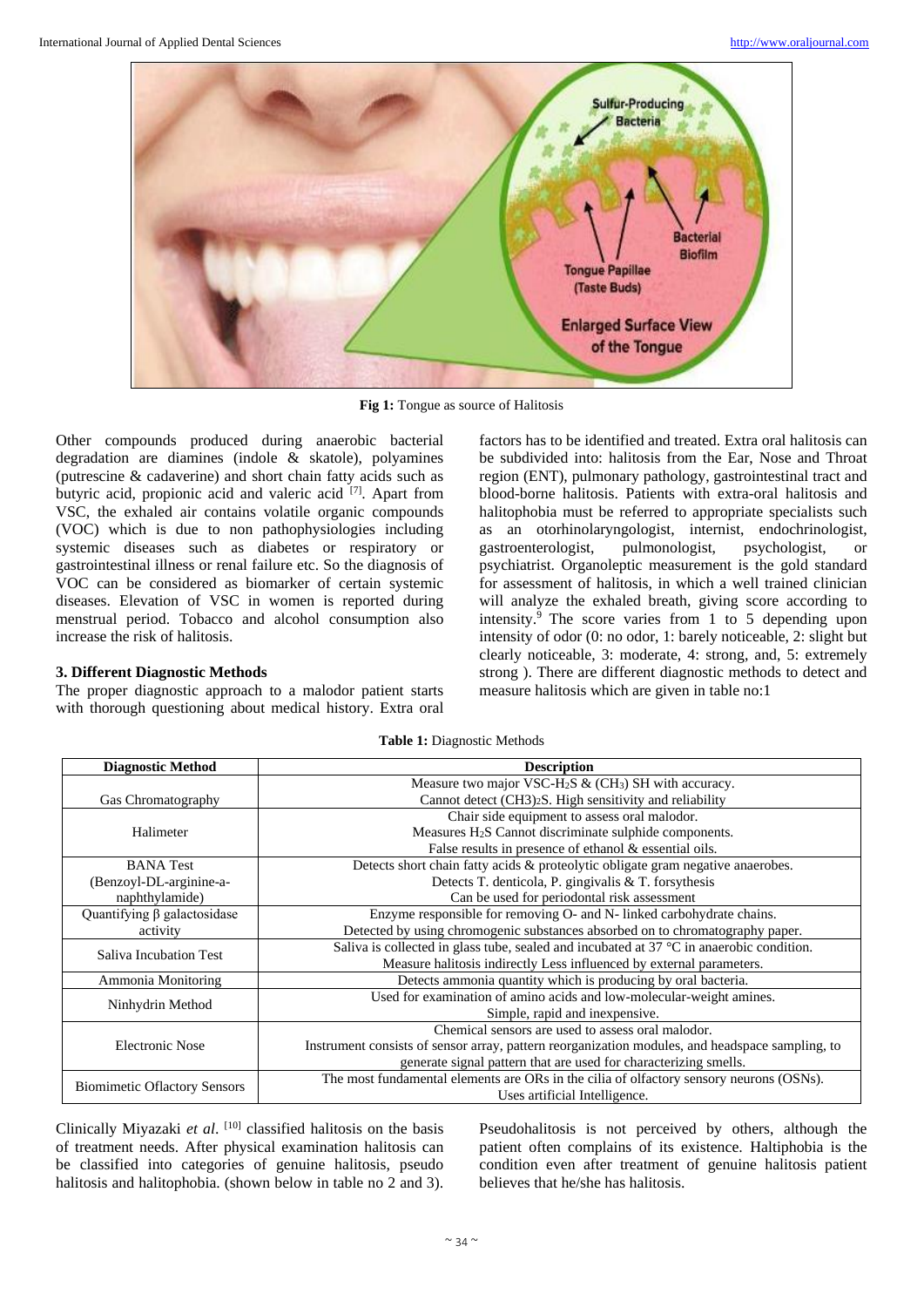#### Table 2: Classiication of Halitosis based on Treatment needs [10]

| <b>Classification</b>       | <b>Treatment</b><br><b>Need</b> | <b>Description</b>                                                                                                                                                                                                                                                                                                                     |  |  |
|-----------------------------|---------------------------------|----------------------------------------------------------------------------------------------------------------------------------------------------------------------------------------------------------------------------------------------------------------------------------------------------------------------------------------|--|--|
| I Genuine Halitosis         |                                 | Obvious malodor, with intensity beyond socially acceptable level is perceived                                                                                                                                                                                                                                                          |  |  |
| a. Physiologic<br>halitosis | $TN-1$                          | Malodor arises through putrefactive processes within the oral cavity. Neither a specific disease nor<br>a pathologic condition that could cause halitosis is found. Origin is mainly the dorsoposterior<br>region of the tongue. Temporary halitosis due to dietary factors should be excluded.                                        |  |  |
| b. Pathologic<br>halitosis  |                                 |                                                                                                                                                                                                                                                                                                                                        |  |  |
| Oral                        | TN-1 and<br>$TN-2$              | Halitosis caused by disease, pathologic condition or malfunction of oral tissues. Halitosis derived<br>from tongue coating, modified by pathologic condition (e.g., periodontal disease, xerostomia), is<br>included in this subdivision                                                                                               |  |  |
| Extraoral                   | TN-1 and<br>$TN-3$              | Malodor originates from nasal, paranasal and/or laryngeal regions. Malodor originates from<br>pulmonary tract or upper digestive tract. Malodor originates from disorders anywhere in the body<br>whereby the odor is blood-borne and emitted via the lungs (e.g. diabetes mellitus, hepatic cirrhosis,<br>uremia, internal bleeding). |  |  |
| II. Pseudo-Halitoss         | TN-1 and<br>$TN-4$              | Obvious malodor is not perceived by others, although the patient stubbornly complains of its<br>existence. Condition is improved by counseling (using literature support, education and explanation<br>of examination results) and simple oral hygiene measures.                                                                       |  |  |
| III. Halitophobia           | TN-1 and<br>$TN-5$              | After treatment for genuine halitosis or pseudo-halitosis, the patient persists in believing that he/she<br>has halitosis. No physical or social evidence exists to suggest that halitosis is present.                                                                                                                                 |  |  |

| Table 3: Treatment Needs for oral malodor [10] |  |  |  |  |
|------------------------------------------------|--|--|--|--|
|------------------------------------------------|--|--|--|--|

| Category | <b>Description</b>                                                                                       |
|----------|----------------------------------------------------------------------------------------------------------|
| $TN-1$   | Explanation of halitosis and instructions for oral hygiene                                               |
| $TN-2$   | Oral prophylaxis, professional cleaning and treatment for oral diseases, especially periodontal diseases |
| $TN-3$   | Referral to a physician or a medical specialist                                                          |
| $TN-4$   | Explanation of examination data, further professional instruction, education and reassurance             |
| TN-5     | Referral to a clinical psychologist, a psychiatrist or other psychology specialist                       |

## **4. Methods to Reduce Halitosis**

The treatment of halitosis can be cause related. Since oral causes are related to microbial degradation of organic compounds inside oral cavity, the following treatment modalities can be adopted i) Mechanical reduction of microbial load, ii) Chemical reduction of oral microbial load,iii) Masking of oral malodor or iv) Probiotic treatment.

## **4.1 Mechanical Reduction**

Several studies have implicated the dorsum of the tongue as the primary source of VSC (shown in figure 1), both in periodontally diseased and healthy individuals . Researchers have been able to find positive correlations between tongue coating status (amount and or presence) and the different parameters directly related with oral malodor. The development of a predominant anaerobic microbiota associated with tongue coating has been considered an ideal microenvironment to produce malodorous compounds, and therefore different authors have tried to assess the relationship between the morphology of the tongue and the severity of oral halitosis [12, 13]

**4.1.1 Tongue Cleaning & Tooth Brushing:** Several studies proved that tongue brushing and mouth rinsing are basic treatment measures for halitosis. Kuo YW *et al*. compared the effectiveness of two types of oral care, tooth brushing alone and tooth brushing plus tongue cleaning, on halitosis and tongue coating (TC). The use of tooth brushing plus tongue cleaning compared with tooth brushing alone significantly reduced the indicators of halitosis and TC. [14] S Saad *et al* (2016) in his study showed that combined treatment of a sonic tongue brush with the antibacterial tongue spray is able to deliver more than 6 h of fresh breath following a single use.<sup>15</sup> Wang *et al* through their studies concluded that mechanical self-cleaning of tongue coating did not influence plaque index while it had tendency to reduce tongue coating area and

#### thickness [16]

**4.1.2 Non Surgical Periodontal Therapy:** Sao-ShenLiu *et al* evaluated the impact of nonsurgical periodontal therapy alone on the oral malodor in chronic periodontitis patients by comparing the intraoral concentrations of volatile sulfur compounds (VSCs) before and after nonsurgical therapy. All patients received oral hygiene instructions and full mouth scaling and root planning with specific instructions not to use tongue scraping or chlorhexidine mouth rinse. On the basis of findings, they suggest that nonsurgical periodontal therapy has a mild impact on oral malodor  $[17]$  Significant reductions for Organoleptic score, total sum of volatile sulphur compounds (T‐ VSC) and methyl mercaptan (MM) values were found after non surgical periodontal treatment in studies conducted by Seida Erovic Ademovski *et al*. [18]

**4.1.3 Photodynamic Therapy:** PDT involves the use of a non-toxic light-sensitive photosensitizer combined with visible light at the appropriate wavelength to coincide with the absorption spectrum of the photosensitizer, which reaches a state of excitation after absorbing the photons, reacting with the oxygen in the medium to form reactive oxygen species (ROS). This phototoxic reaction induces the destruction of bacterial cells, but the antimicrobial effect is confined to areas covered by the light-activated photosensitizer, quickly acting on the target organisms when the appropriate energy dose and output power are used. After treatment, a statistically significant reduction in halitosis was found in a study conducted by Rubia Garcia Lopes *et al* to evaluate the effect of photodynamic therapy for the treatment of halitosis in [19].

**4.1.4 Laser Therapy**: Finkelstein Y *et al* evaluated the tonsils as a source of halitosis and to assess the efficacy of laser CO(2) cryptolysis for the treatment of oral bad breath caused by chronic fetid tonsillitis [20]. The laser treatment resulted in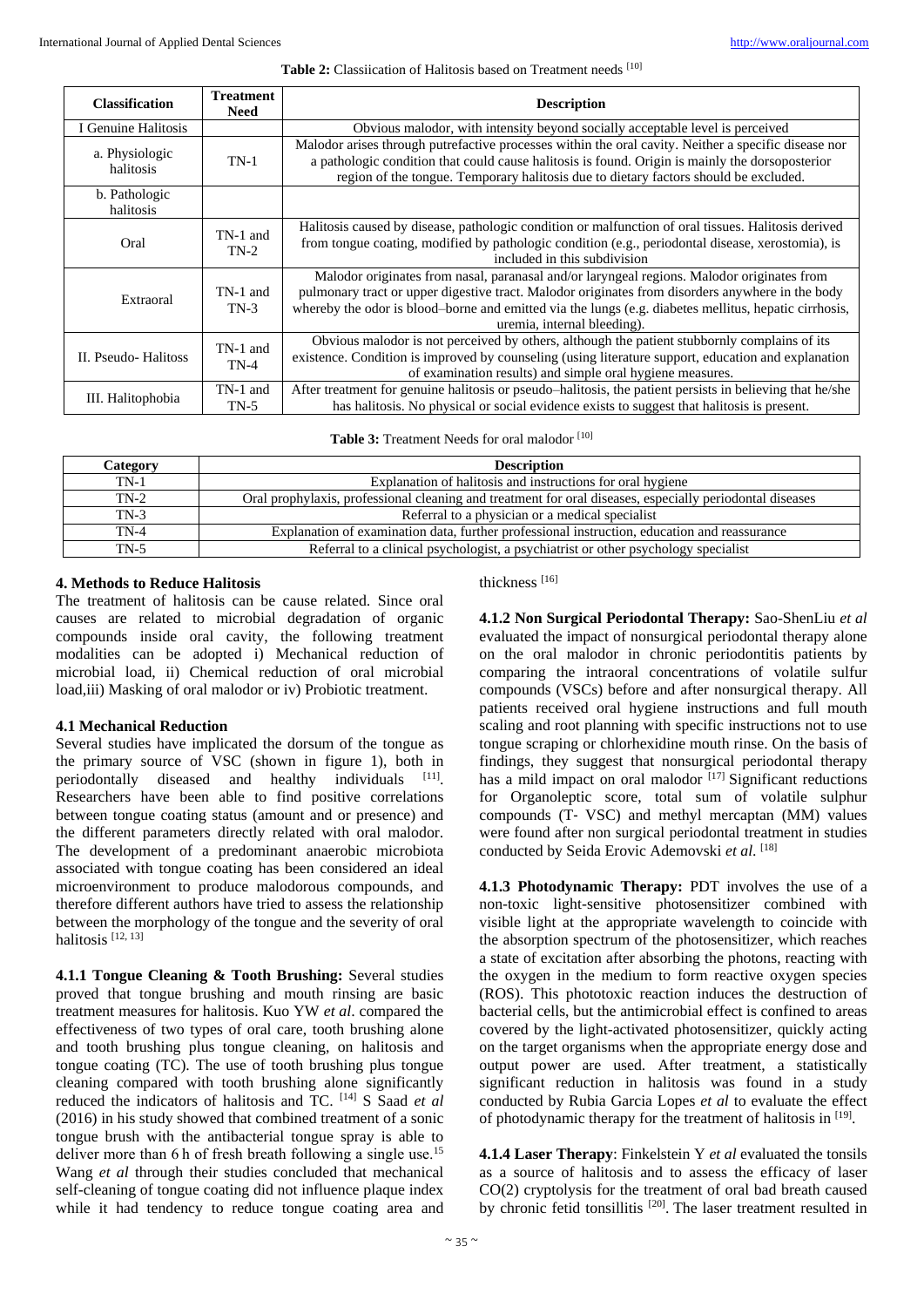significant reduction of halitosis. The study conducted by Kellesarian SV *et al* assessed the efficacy of laser therapy (LT) and antimicrobial photodynamic therapy (aPDT) as adjunct to mechanical debridement (MD) on the management of halitosis study reported a significant reduction in bacterial colony forming units on the dorsum of the tongue among patients with coated tongue receiving MD with aPDT compared with MD alone [21].

## **4.2 Chemical Reduction**

Mouthrinses with antimicrobial properties can reduce oral malodor by reducing the number of microorganisms chemically. Often used active ingredients in these products are chlorhexidine (CHX), essential oils (EOs), triclosan and cetylpyridinium chloride (CPC). It can also reduce halitosis by chemically neutralizing odor compounds, including VSCs. Often used active ingredients of these products are metal ions and oxidizing agents [11]. Chlorhexidine (CHX is the most efficient molecule against plaque. Also, the reduction in odorproducing bacteria is limited. Chlordioxide is a strong oxidizing product that can reduce oral malodor by the oxidation of H2S, CH3SH, cysteine and methionine.

**4.2.1 Combination of Chemical Agents:** Zinc ions, chlorhexidine (CHX) and cetylpyridinium chloride (CPC) are all known to inhibit production of volatile sulfur compounds (VSCs). Young *et al*. conducted a study to examine the anti‐ VSC dose–response effects of each of the above agents. Zinc had a marked dose- and time-dependent anti-VSC effect. Chlorhexidine maintained a moderate anti‐ VSC effect over time. Cetylpyridinium at a concentration of 0.2% was onlymarginally more effective than 0.025% CHX over the 3 h, while 0.025% CPC had no better anti‐ VSC effect than water at both 2 h and 3 h. It was concluded that the three test agents demonstrated different anti‐ VSC kinetics. Although Zn had the best anti- VSC effect at 1 h,

0.2% CHX was at least as effective as 1% Zn at 3 h, most likely as a result of its unique substantivity [22].

**4.2.2 Herbal Remedies:** Green Tea, Tulsi, Clove, Ela triphala has antimicrobial and anti halitosis activity which helps to reduce oral malodor to an extent. Several studies have been conducted to analyse the effect of these herbs on reduction of VSC which is major component of Halitosis. The study conducted by Nir Sterer *et al* tested the effect of a palatal mucoadhesive tablet containing an herbal formulation on oral malodor production and volatile sulfide compound (VSC) levels, and to evaluate its antimicrobial activity. The active ingredient was an herbal formulation composed of equal shares of four herbal medicinals: Echinacea (Echinacea augustifolia), Mastic gum (Pestacia lentiscus), Lavender (Lavandula augustifolia) and Sage (Salvia officinalis), supplied as dried powders. Sage, Lavender and Mastic gum showed antimicrobial activity against all three oral pathogens. Results suggested that the palatal adhesive tablets containing herbal formulation may serve as an effective means of treatment for patients complaining of oral malodor [23].

## **4.3 Masking the Odor**

Treatments with rinses, mouth sprays and lozenges containing volatiles with a pleasant odor have only a short-term effect. Another pathway is to increase the solubility of malodorous compounds in the saliva by lowering the pH of saliva or simply increase the secretion of saliva; a larger volume allows retention of larger volumes of soluble VSCs. In order to lower

the pH, an orange juice may be sufficient. The latter can also be achieved by ensuring a proper liquid intake or by using a chewing gum [24] . The study by Muniz FW *et al* analyzed the impact of chewing gum on halitosis parameters. Chewing gums containing zinc acetate and magnolia bark extract as well as allylisothiocyanate (AITC) with zinc lactate significantly reduced the levels of VSC in comparison to a placebo chewing gum. Furthermore, a sodium bicarbonatecontaining chewing gum and eucalyptus-extract chewing gum significantly reduces the VSC levels. Chewing gum containing sucrose was able to reduce the VSC levels, in comparison to xylitol and zinc citrate chewing gum, but only for 5 min. The findings in another study indicated that chewing gum containing Phyllanthus emblica (PE) fruit extract stimulated salivary flow and significantly reduced clinical test indexes in the short term. Chewing PE gum might be a safe means of improving oral hygiene<sup>[25]</sup>.

## **4.4 Probiotics**

Probiotics can be defined as living microbes, or as food ingredients containing living microbes, that beneficially influence the health of the host when used in adequate numbers. The general mechanisms of probiotics can be divided into three main categories: normalization of the intestinal microbiota, modulation of the immune response, and metabolic effects <sup>[26]</sup>. The study conducted by J.P. Burton *et al* found that administration of bacteriocin‐ producing S. salivarius after an oral antimicrobial mouthwash reduces oral VSC levels considerably [27].

## **5. Conclusion**

Halitosis is an extremely unappealing characteristic of sociocultural interactions and may have long-term detrimental after effects on psychosocial relationships since it is a recognizable common complaint among the general population. Only with proper diagnosis, identification of the etiology, and timely referrals a successful individualized therapeutic approach can be given for each patient seeking assistance. Research has shown that patients recognize an improvement in social life and satisfaction after completion of treatment for halitosis

## **6. References**

- 1. Ana Cristina Coelho, Dal Rio, Ester Maria Danielli Nicola, Antônio Roberto Franchi Teixeira. Halitosis - an assessment protocol proposal. Brazilian Journal of Otorhinolaryngology. 2007; 73(6):835-842
- 2. Zürcher A, Laine ML, Filippi A. Curr Oral Health Rep 2014; 1:279. https://doi.org/10.1007/s40496-014-0036-5
- 3. Michael M, Bornstein, Bruce L, Stocker, Rainer Seemann, Walter B Bu¨rgin *et al*. Prevalence of Halitosis in Young Male Adults: A Study in Swiss Army Recruits Comparing Self-Reported and Clinical Data. Periodontol. 2009; 80(I):24-30.
- 4. Van den Broek AM, Feenstra L, de Baat C. A review of the current literature on aetiology and measurement methods of halitosis. J Dent. 2007; 35:627-635.
- 5. Messadi DV, Younai FS. Halitosis. Dermatol Clin. 2003; 21:147-155.
- 6. Tonzetich J. Production and origin of oral malodor: A review of mechanisms and methods of analysis. J Periodontol. 1977; 48(1):13-20
- 7. Goldberg S, Kozlovsky A, Gordon D, Gelernter I, Sintov A, Rosenberg M. Cadaverine as a putative component of oral malodor. J Dent Res. 1994; 73(6):1168-72